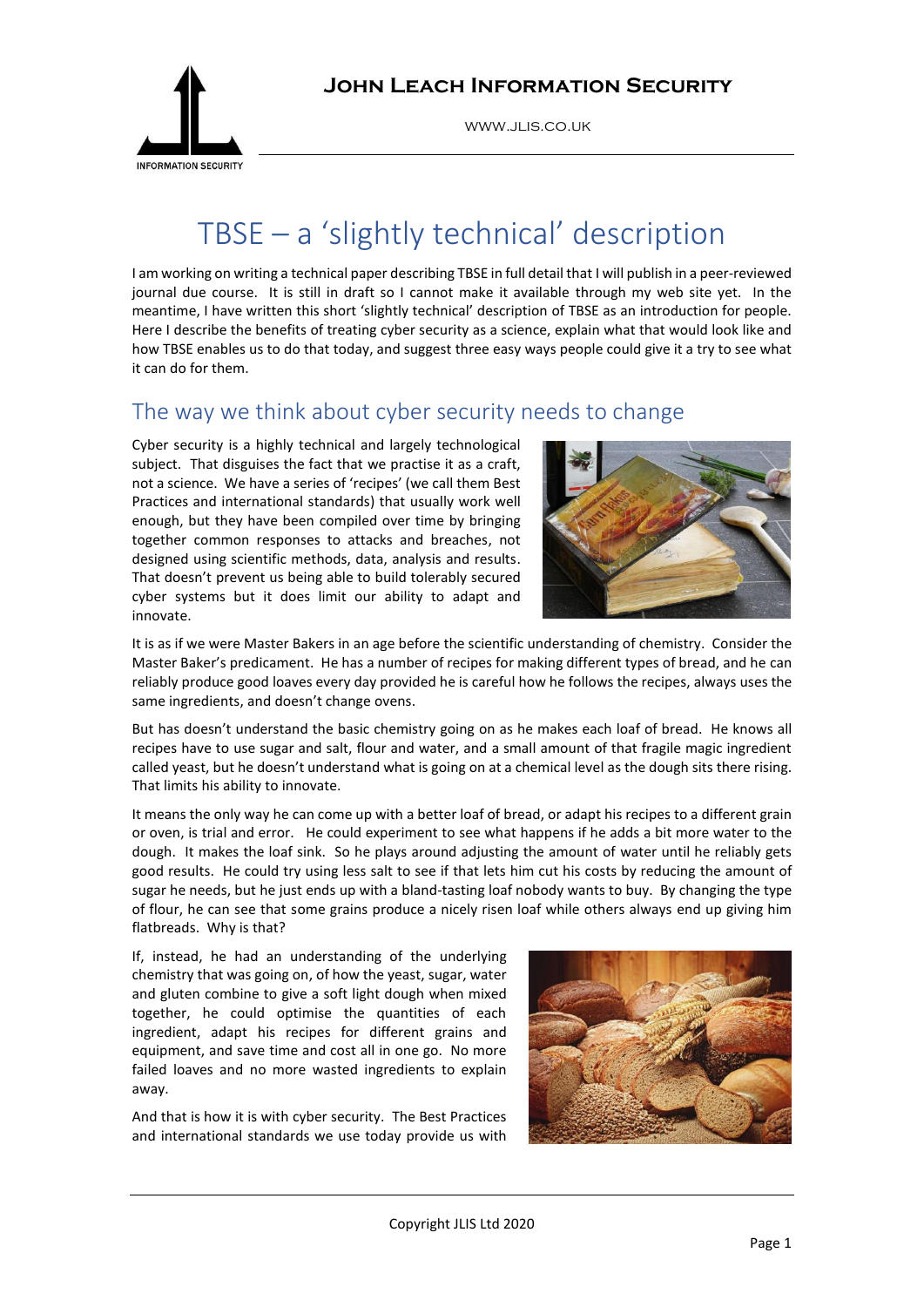

www.jlis.co.uk



an uncertain but probably sufficient level of security provided we are careful how we follow them and provided we are not operating in an unusual threat environment. But we can't optimise those practices to suit our particular threat and technology situation or to maximise cost efficiency.

And there is more. At least when baking bread, we can tell if the recipe has failed straight away. We can see if the loaf doesn't look right, and one bite tells us if it tastes off. And if it has failed, we can have another go to see if it was the recipe or something we did that was wrong. All we will have wasted is a few affordable ingredients and a small amount of time.

We can't do that with our cyber security recipes. We don't have any way to measure the amount of security protection a given set of products and practices provides. Protection (or risk, if you prefer) is an intangible. We can't see it. We can't touch it. All we can do is apply a set of security measures and wait for something to fail. And when we get a security failure, do we try the same recipe again to see what went wrong? We don't want to take risks with our recipes because security failures can be disruptive and expensive. So we end up with a set of security recipes we cannot easily adjust, no way to measure how much protection we get from them, inconsistent results from one enterprise to the next, and no certainty as to why they fail when they do.

We have learned to live with these shortcomings. But it doesn't have to be this way. Look at how medical science has improved healthcare beyond anything doctors could have imagined half a century ago. Look at how materials science has enabled engineers to build bridges over huge expanses of water Brunel could never have spanned. I won't claim that treating cyber security as a science would save lives in the way medical science has, but it could certainly revolutionise the way we practise cyber security and enable us to innovate in ways we can't today.



For example:

- We would be able to measure the amount of security protection a given practice or product provides. We could see how that amount changes with adjustments we might make in how we perform that practice or configure that product. Then we'd be able to optimise our use of security solutions within the cost, manpower and time constraints we have to live under.
- We would be able to measure each of the threats we face, not just in terms of its level of activity (how much malware we are seeing, how many intrusion attacks, etc.) but in terms of its virulence, i.e. its capacity to cause harm. Just as, for Covid-19 (the Wuhan novel corona virus), the WHO knows that it is the virus' infectivity and mortality that it needs to measure and assess so it can provide guidance on protection measures, we would be able to work out, for each type of security threat we face, what the key parameters are that we need to measure so we can understand its capacity to cause harm and make informed decisions about how to protect against it.
- We could tailor our use of Best Practices or international standards according to our particular circumstances. We could ditch the 'one-size-fits-all' approach and adapt our chosen set of security practices to fit our technologies, our operational models, and our specific and sectoral threat environments. We need the ability to do this. A set of security practices that might work well for a small regional bank isn't likely to be sufficient for a major global bank. What works for a white goods manufacturer might not be sufficient for an aircraft manufacturer, and that is certainly not going to be what is needed by a national airline providing online check-in.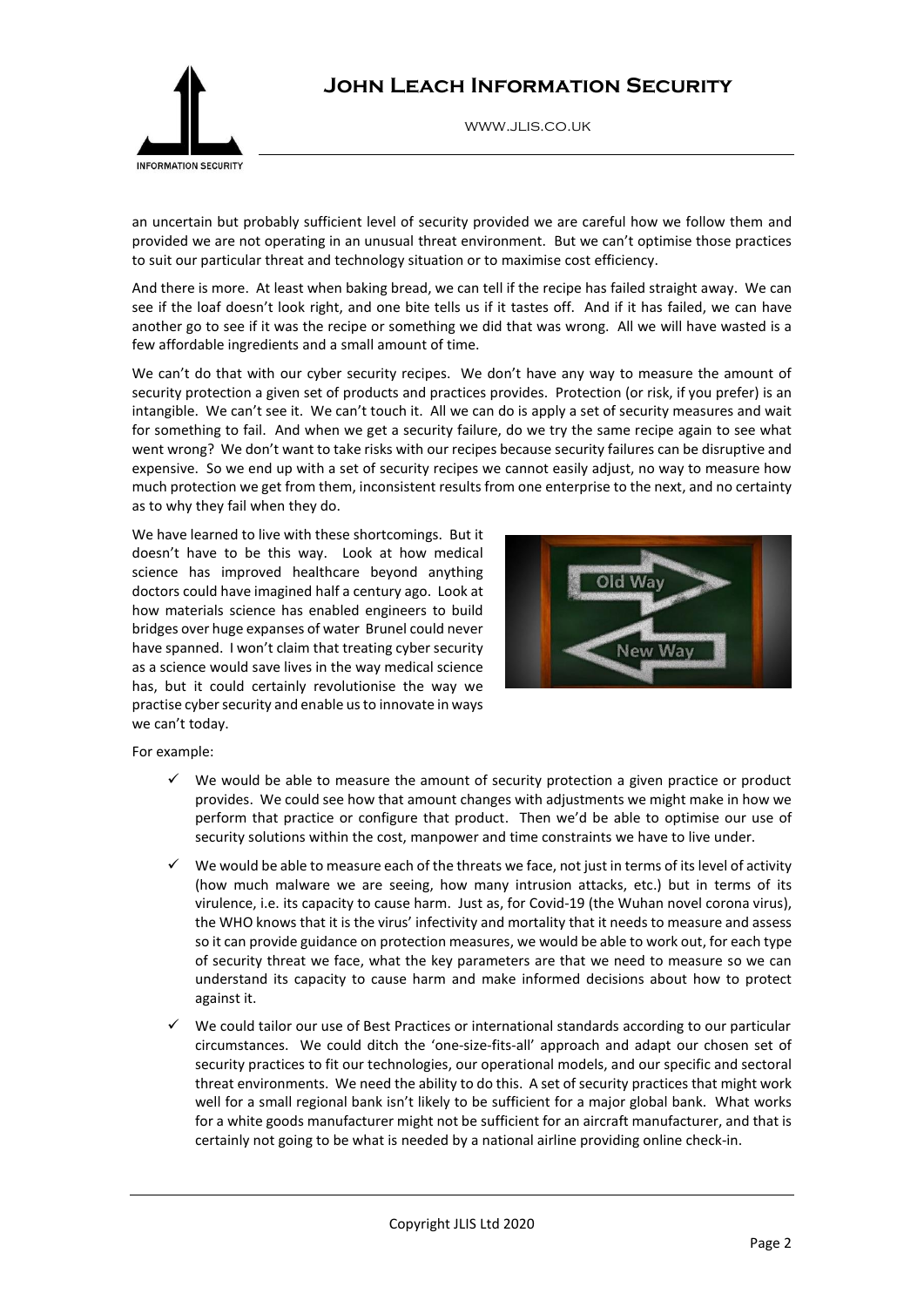

www.jlis.co.uk

- We could adjust key security measures according to threat virulence levels as they change. Even outside the appearance of novel new attacks, a threat's virulence can change over time. By continuously monitoring threat virulence levels and understanding the amount of protection our key security measures provide, we could adjust those measures up or down as threat virulence levels change to maintain a required level of protection.
- Each organisation will have the ability to manage its cyber security risks with more confidence. CISOs will be able to provide Risk Committees (and Regulators) with objective measures of the risks the business is carrying. We will never get to the stage where there is just a single Risk number to be monitored and a single tap we can turn up or down to keep that number within a mandated range, but CISOs will be able to provide accountable Executives with a set of objectively measured metrics and all the information they need to make fully informed risk management decisions.

We currently practise cyber security as a craft. This makes outcomes uncertain and limits our ability to adapt and innovate. Instead, we should try treating cyber security as a science. Then we could measure the inputs (threats, vulnerabilities), measure the outputs (protection or risk), set and adjust our controls to get the outputs we desire given the inputs and resource constraints we are dealing with, and manage and control the whole process with transparency and confidence.

# What would 'treating cyber security as a science' look like?

We do know at least one way to treat cyber security as a science. It is called TBSE, Threat-Based Security Engineering. It is possible that in years to come people will propose other ways to treat security as a science, but at the present time it is the only way (in the public domain) that we know for doing this.

TBSE is a paradigm, a conceptual way of thinking about what is going on between threats, vulnerabilities and controls when threats engage with a system and give rise to risk. This paradigm works on the basis of these interactions being stochastic rather than deterministic.



This point about the interactions being stochastic is key. Over the past five decades, many bright people have attempted to analyse security interactions deterministically. The reason why, despite all this effort, they have not been able to find any objective way to measure security protection or calculate security risk is that the processes that take place when risk is created are, at their core, stochastic. Deterministic analysis is simply the wrong way to go about analysing these dynamics to calculate results. It is a bit like trying to explain disease in terms of the imbalance of humours rather than infection by pathogens. It is fundamentally the wrong way to try to understand how the thing works.

I am not the first person to make this point. Indeed, there has been quite a bit of academic work done over the past twenty years, mostly under the heading "The Economics of Information Security" that adopts this perspective. Dozens of papers have been published showing how to analyse specific interactions non-deterministically to answer specific security questions. And at least one paper has shown how the three related analyses they discuss could be joined together like the carriages of a train to answer a slightly broader security question than those addressed by each of the three constituent parts.

However, none of these papers has provided a fully general framework for doing a broad spectrum of these types of analysis or shown how multiple links can be brought together into a chain that,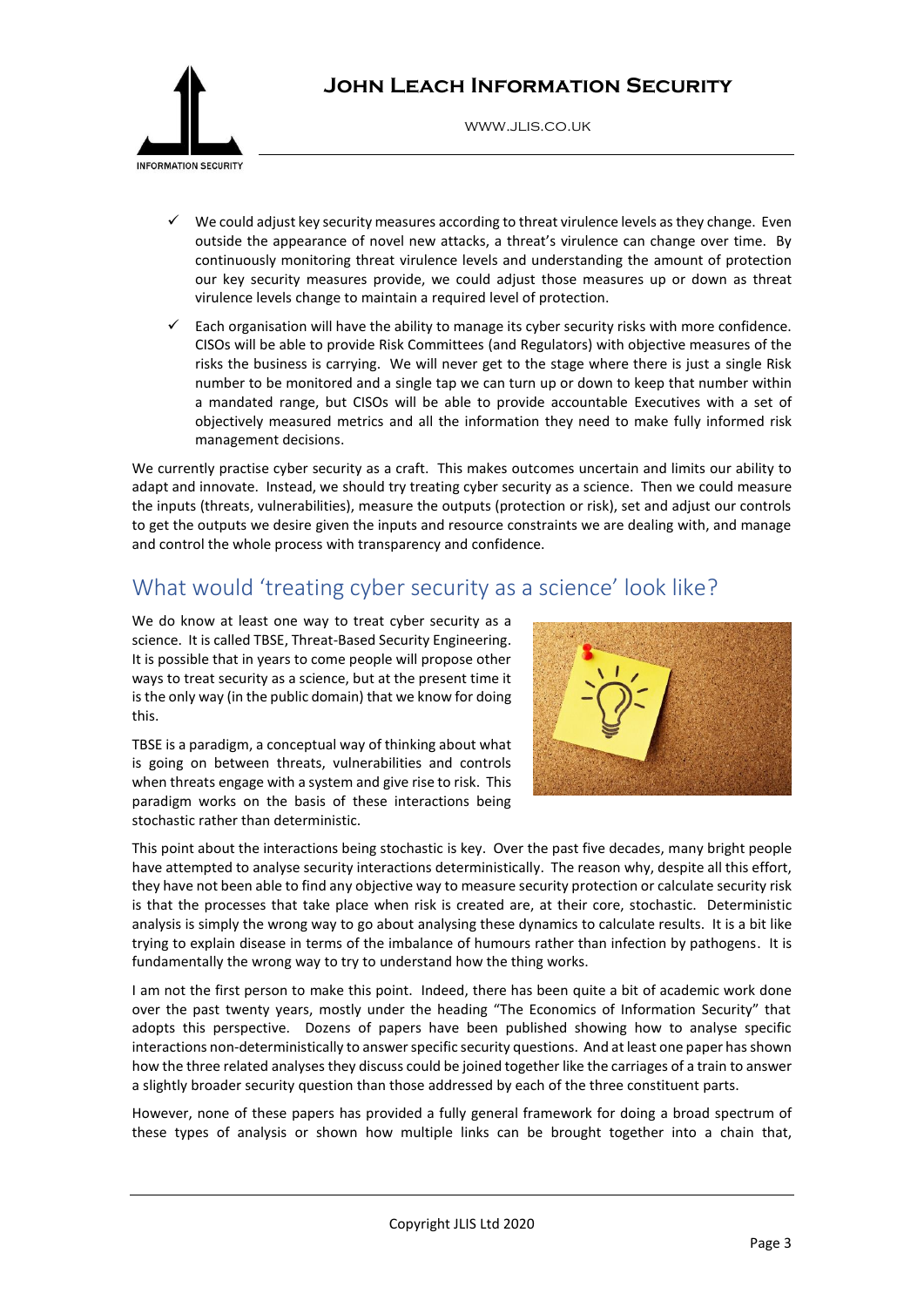

www.jlis.co.uk

conceptually, can cover the whole process from the origin of a threat through to the operational outcomes and harms that that threat might cause.

This is what TBSE does, and is how it serves to turn cyber security into a science. TBSE is a stochastic paradigm that covers the full gamut of what goes on from the origin of a threat through to the material harms that threat causes. It provides a framework that allows us to analyse any risk-relevant interaction using stochastic modelling methods, and to calculate the effect any interaction has on the progress of a threat as it works its way towards causing harm. Being a paradigm rather than just an approach, TBSE shows us not just how to analyse individual risk-relevant interactions but how to combine a series of such analyses into a chain that, if followed to the end, provides an objective analytical result for the amount of risk a threat creates.

# How would I use this?

Making use of TBSE does not have to be a huge task. It doesn't mean you have to stop doing any of the things you are already doing or replace practices and solutions you have invested in in the past. You can apply it one step at a time. You can apply it in a lite manner or in a more weighty analytical manner. And you do not need to take it any further or faster than you want.

Here are three suggestions for how you could try out TBSE to see what it can do for you.

#### Compliance assessments

One simple and quickly beneficial way of using TBSE is to start with just the paradigm itself, putting all the numerical aspects to one side.

Many organisations already operate security compliance schemes of one flavour or another. These schemes usually involve assessing either a system or an operational unit against a comprehensive catalogue of security measures (ISO27000; ISF; CIS; PCI; CSF; there are many to choose from) and coming up with a compliance score as a result. A directive somewhere will say what the threshold compliance score is for acceptability, and systems or units that score less than that threshold are usually required to implement a security improvement plan to get their score up over the line.

All these schemes have their problems.



- They are a burden on development teams. No matter how efficient you make your scheme, it will always be an overhead on their BAU operations. When delivery timescales and resources are tight, you will always get some sort of pushback.
- Their 'one size fits all' nature makes them less than a good fit. For any individual system you assess, there will always be some controls in the catalogue that don't apply. You have to work your way through the catalogue manually dropping each 'Not Applicable' control from the compliance assessment.
- They can generate discord. Especially if a system doesn't score well, you can get into arguments about what the assessment results mean. "Who came up with that number as the mandated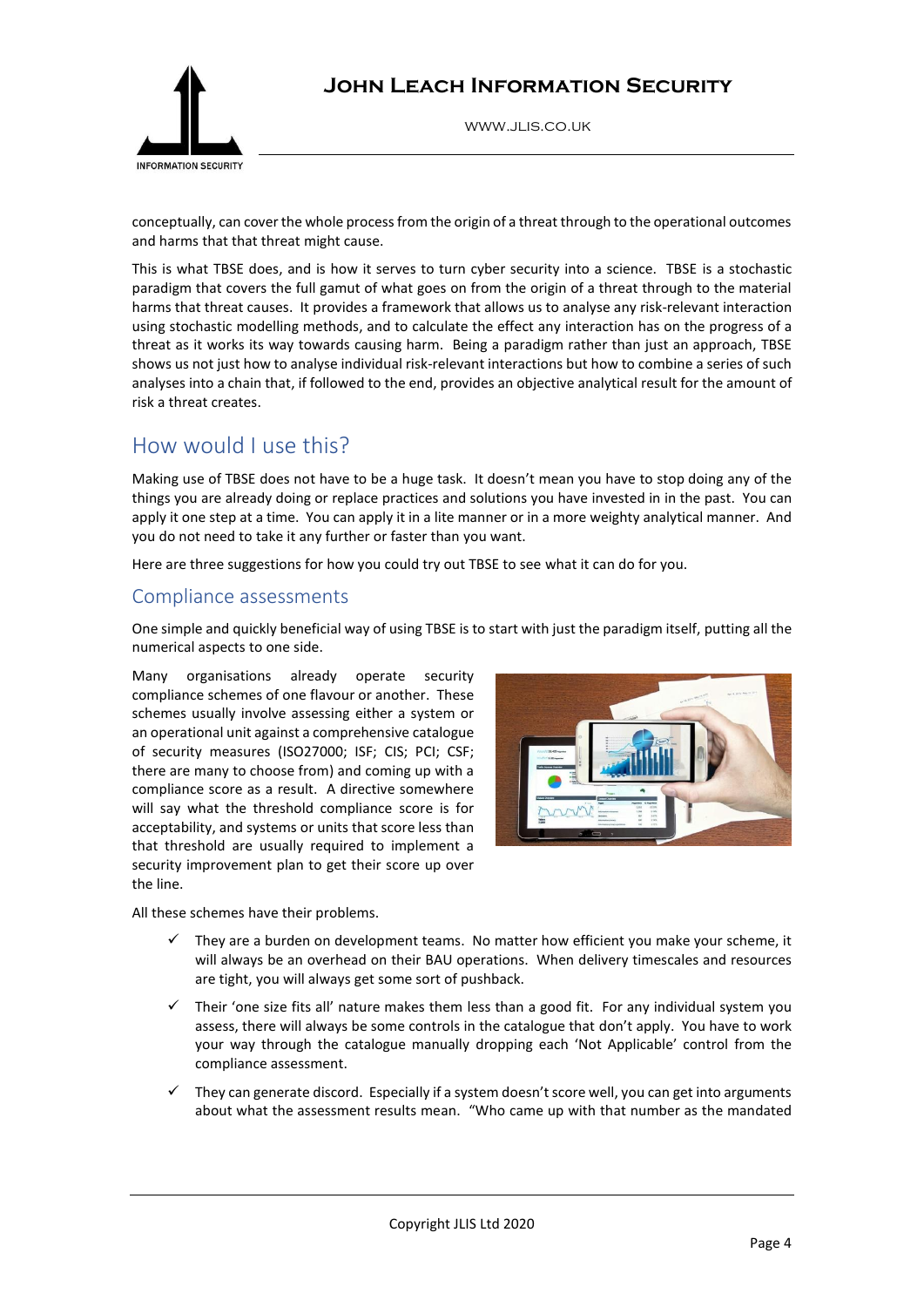

www.jlis.co.uk

threshold result?" "Why is a score of 'threshold+1%' deemed acceptable when one of 'theshold-1%' isn't?"

 $\checkmark$  There is always the nagging question as to what does a compliance score tells you about security risk.

Part of the problem is the lack of any linkage connecting technical results to business goals. The technical result is a measurement of security implementation. The business goal is to reduce security risk to an acceptable level. How does the former tell you anything about the latter? The TBSE paradigm provides that linkage.

What this means in practice is you map each security measure in your catalogue according to how it contributes to reducing risk, i.e. where it fits in the paradigm. This is actually very straightforward, and it can bring out some interesting insights you might not have realised.



You work through your catalogue and map each security measure in several ways: against the threats it protects against; against the breaches it protects against; whether it is an 'upstream' control or a 'downstream' control (which is something you can do either coarsely or granularly); whether it sits in the middle of the stream or the edges (ditto); and so forth.

The assessment process can use this to tailor the scope of the assessment automatically to the needs of the system being assessed, and the assessment results will tell you not just an overall compliance number but from several different perspectives the extent and manner in which the controls implemented provide risk reduction.

You can do all of this using just the paradigm on its own. Because you are not using the numerical aspects of TBSE, it can't provide you with absolute numbers for residual risk. But it will provide you with a richer insight into the balance and coverage of the controls applied and, crucially, where the protection holes lie. For example: Is the system adequately protected against each class of security breach? Do you have good Defence in Depth or are there places where protection is only one not-well-implemented control deep? Given what controls you do have in place, what's the most efficient way to get the assessment results above the line?

If you also map your organisation's stated risk appetites / risk tolerances onto the TBSE paradigm, then you can show assessment results against those risk tolerances and see at a glance each way that a system is or isn't within tolerance. (This feature helps deal with much of the usual discord.)

As this is the simplest way to make use of the ideas that underpin TBSE, it is the most common type of TBSE engagement I undertake at present.

#### Threat monitoring

The next most straightforward way to use TBSE is to augment your controls monitoring with in-parallel threat monitoring.

Assessment schemes like those discussed in the preceding section are built on point-in-time assessments of control implementations. With threats becoming ever more sophisticated, we are seeing a move towards continuous

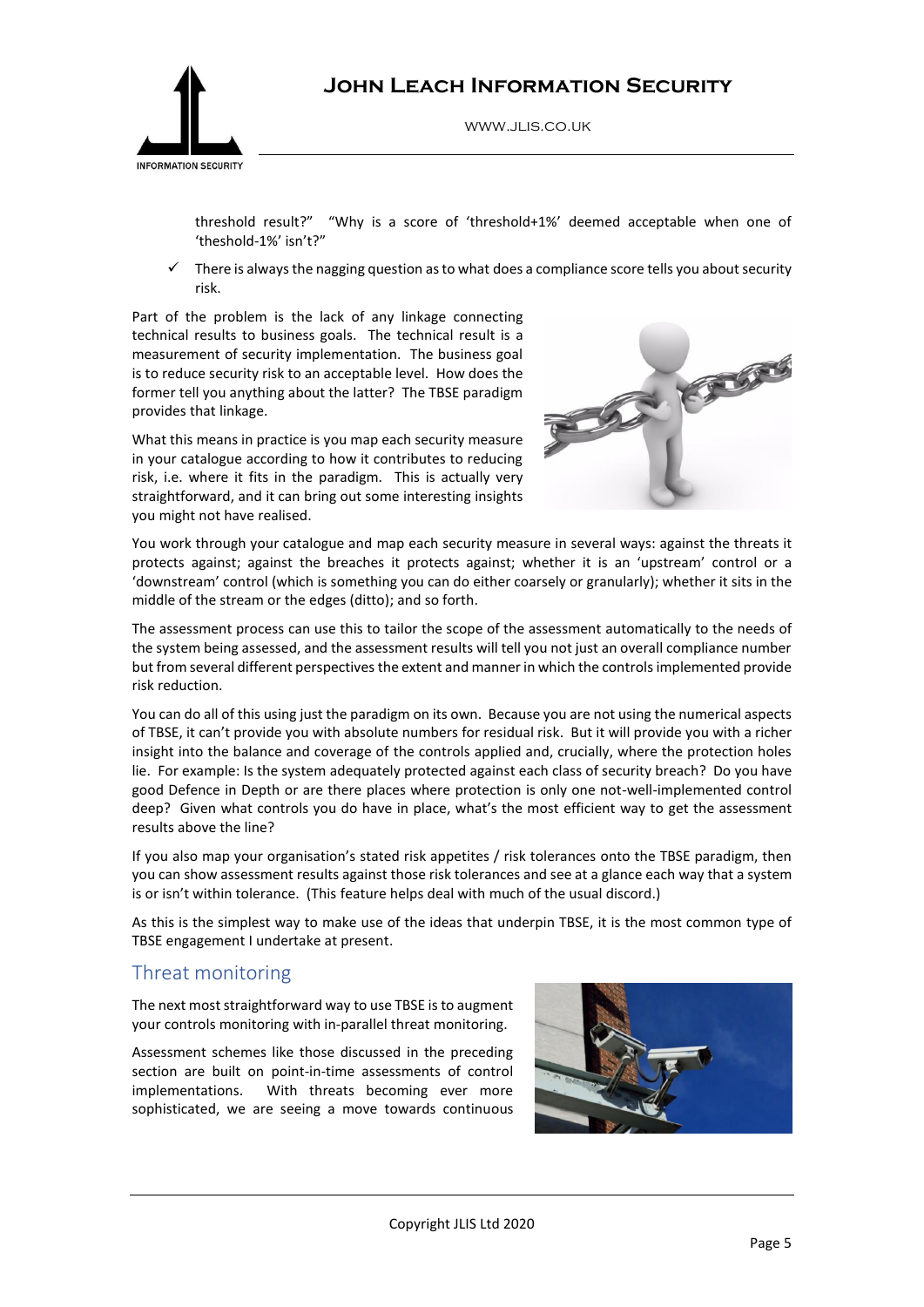

www.jlis.co.uk

monitoring of critical controls. This provides early warnings when control implementations slip so corrective action can be taken promptly.

However, you still have the problem that you are measuring a control's implementation, not the amount of security protection it's providing. One of the first things TBSE can show you as you get to know it is that the way to get around that obstacle is to monitor the threat (or threats) a control is protecting you against in parallel with monitoring the control.

TBSE helps you see into the dynamics in play when a threat engages with a control. That tells you two things. It tells you how to measure the virulence of the threat, and it tells you how to measure the protection the control is providing. It shows you which aspects of the threat you need to measure (over and above simply its rate of attack) in order to understand its ability to cause you harm. And that then tells you straight away which aspects of the control you need to measure, over and above simply the extent to which it has been rolled out, to understand the level of protection it provides.

Getting simultaneous reports on both the virulence profile of the threat and the protection profile of the control lets you see what is really happening on your risk time line. You can distinguish between times when a threat's volume goes up but its virulence stays much the same (no need to take corrective action) and when its volume stays static but its virulence is going up (prompt action required).

Not only will your stakeholders really appreciate you being able to show them something meaningful about the organisation's risk but you will be able to show them what type of adjustments or response would be needed to stop the risk growing out of tolerance. That might be simply to put some fresh energy into completing the roll out of that control or to point out that the time has come for them to make an investment that they have been hesitant about supporting in the past.

#### Security metrics

This next way to use TBSE entails using the paradigm a little more extensively. It is aimed at building a set of metrics that actually tell you the things you need to know to stay secure.

Many organisations already operate a number of security metrics. They measure various aspects of the implementation of their security solutions or activities,



and report those measurements against policy to drive implementation improvements. This is known as "security verification". Verification is about showing that security controls are being applied as they should. It is not the same as "security validation" which is about showing that those controls are actually providing the desired amount of security protection.

Security verification serves as a proxy for security validation. It works on the premise that if security controls are being applied, operated and managed to the standard required by policy then one can presume they are providing security protection to the level desired by the owners of those policies. This is normally about as much as one can do. It leads to metrics that lend themselves to dashboard RAG diagrams and regular periodic tracking but it doesn't really tell you much about the things you need to know to stay secure.

To move beyond security verification to security validation requires a conceptual understanding of how security controls provide security protection. This is where TBSE comes in. You can take each individual component of your security armoury, apply the TBSE paradigm to create a conceptual understanding of the dynamics going on there, and from that you can identify what you would need to measure or analyse to answer the risk management questions you want your metrics to answer.